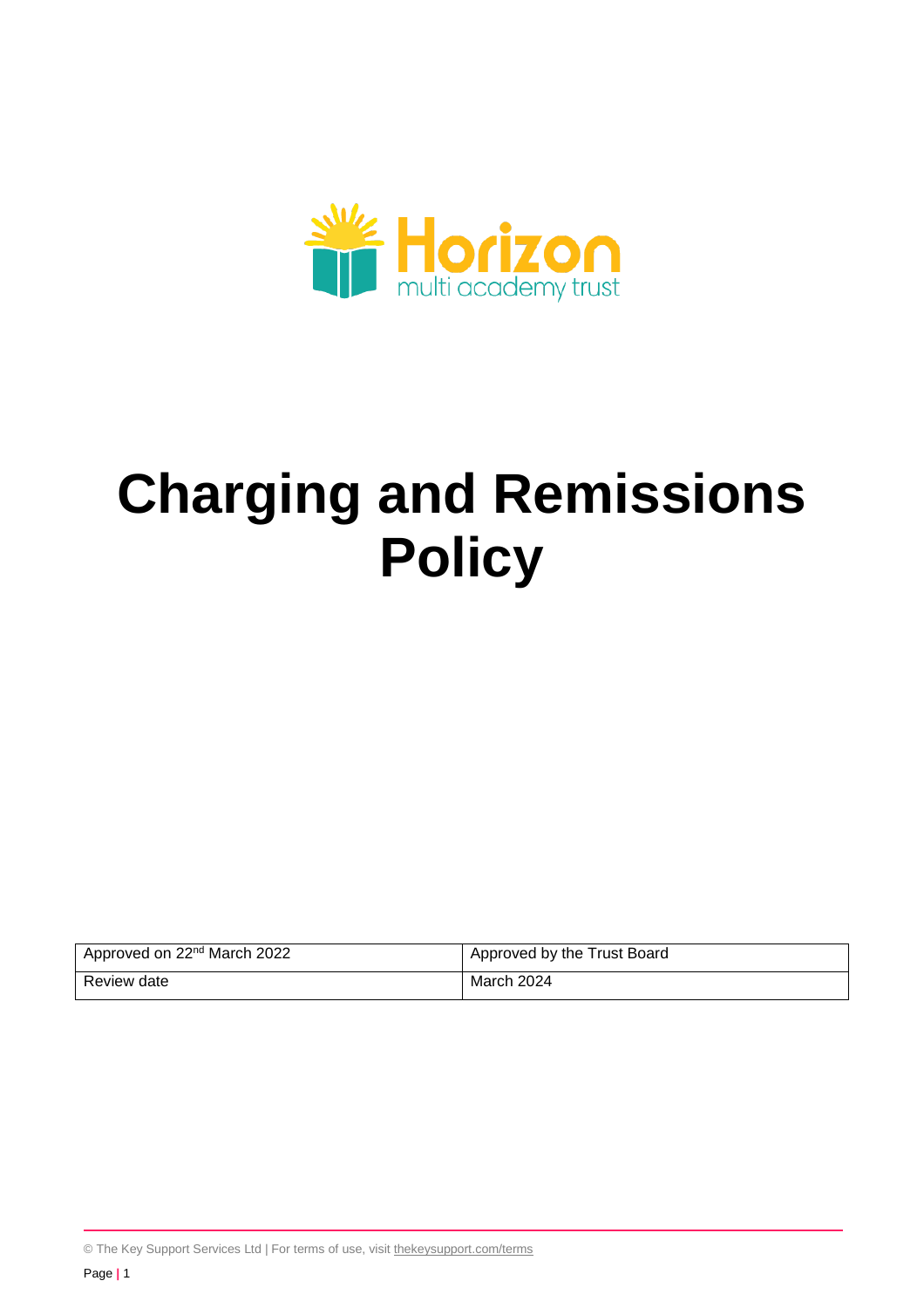# **Contents**

# <span id="page-1-0"></span>**1. Aims**

Our school aims to:

- Have robust, clear processes in place for charging and remissions
- Clearly set out the types of activity that can be charged for and when charges will and will not be made
- Offer a range of activities and visits whilst minimising the financial barriers that may prevent some pupils from taking full advantage of these opportunities

# <span id="page-1-1"></span>**2. Legislation and guidance**

This policy is based on advice from the Department for Education (DfE) on [charging for school activities](https://www.gov.uk/government/publications/charging-for-school-activities) and [the Education Act 1996,](http://www.legislation.gov.uk/ukpga/1996/56/part/VI/chapter/III) sections 449 to 462 of which set out the law on charging for school activities in England. Academies are required to comply with this Act through their funding agreements.

It's also based on guidance from the DfE on [statutory policies for schools and academy trusts.](https://www.gov.uk/government/publications/statutory-policies-for-schools-and-academy-trusts/statutory-policies-for-schools-and-academy-trusts)

This policy complies with our funding agreement and articles of association.

# <span id="page-1-2"></span>**3. Definitions**

- **Charge**: a fee payable for specifically defined activities
- **Remission**: the cancellation of a charge which would normally be payable

# <span id="page-1-3"></span>**4. Roles and responsibilities**

#### **4.1 The Trust Board**

The Trust board has overall responsibility for approving the charging and remissions policy, but can delegate this to the local governing body of each school.

The Trust board also has overall responsibility for monitoring the implementation of this policy.

#### **4.2 Headteachers**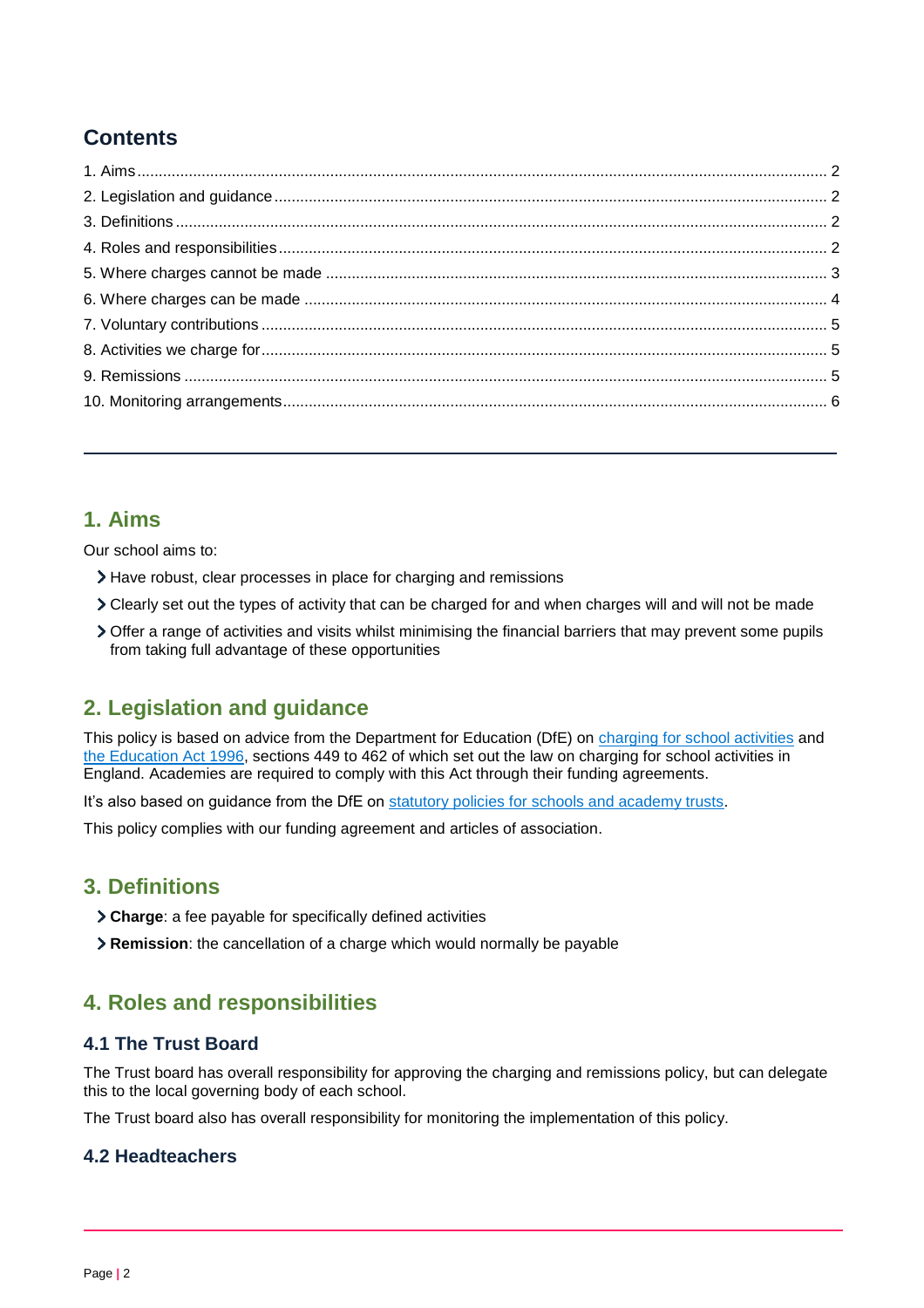The headteacher is responsible for ensuring staff are familiar with the charging and remissions policy, and that it is being applied consistently.

#### **4.3 Staff**

Staff are responsible for:

- Implementing the charging and remissions policy consistently
- Notifying the headteacher of any specific circumstances which they are unsure about or where they are not certain if the policy applies

The school will provide staff with appropriate training in relation to this policy and its implementation.

#### **4.4 Parents**

Parents are expected to notify staff or the headteacher of any concerns or queries regarding the charging and remissions policy.

# <span id="page-2-0"></span>**5. Where charges cannot be made**

Below we set out what we **cannot** charge for:

#### **5.1 Education**

- > Admission applications
- Education provided during school hours (including the supply of any materials, books, instruments or other equipment)
- Education provided outside school hours if it is part of:
	- The National Curriculum
	- A syllabus for a prescribed public examination that the pupil is being prepared for at the school
	- Religious education
- Instrumental or vocal tuition, for pupils learning individually or in groups, unless the tuition is provided at the request of the pupil's parent
- Entry for a prescribed public examination if the pupil has been prepared for it at the school
- Examination re-sit(s) if the pupil is being prepared for the re-sit(s) at the school

#### **5.2 Transport**

- Transporting registered pupils to or from the school premises, where the Academy has a statutory obligation to provide transport
- Transport that enables a pupil to meet an examination requirement when he or she has been prepared for that examination at the school
- Transport provided in connection with an educational visit

#### **5.3 Residential visits**

- Education provided on any visit that takes place during school hours
- Education provided on any visit that takes place outside school hours if it is part of:
	- The National Curriculum
	- A syllabus for a prescribed public examination that the pupil is being prepared for at the school
	- Religious education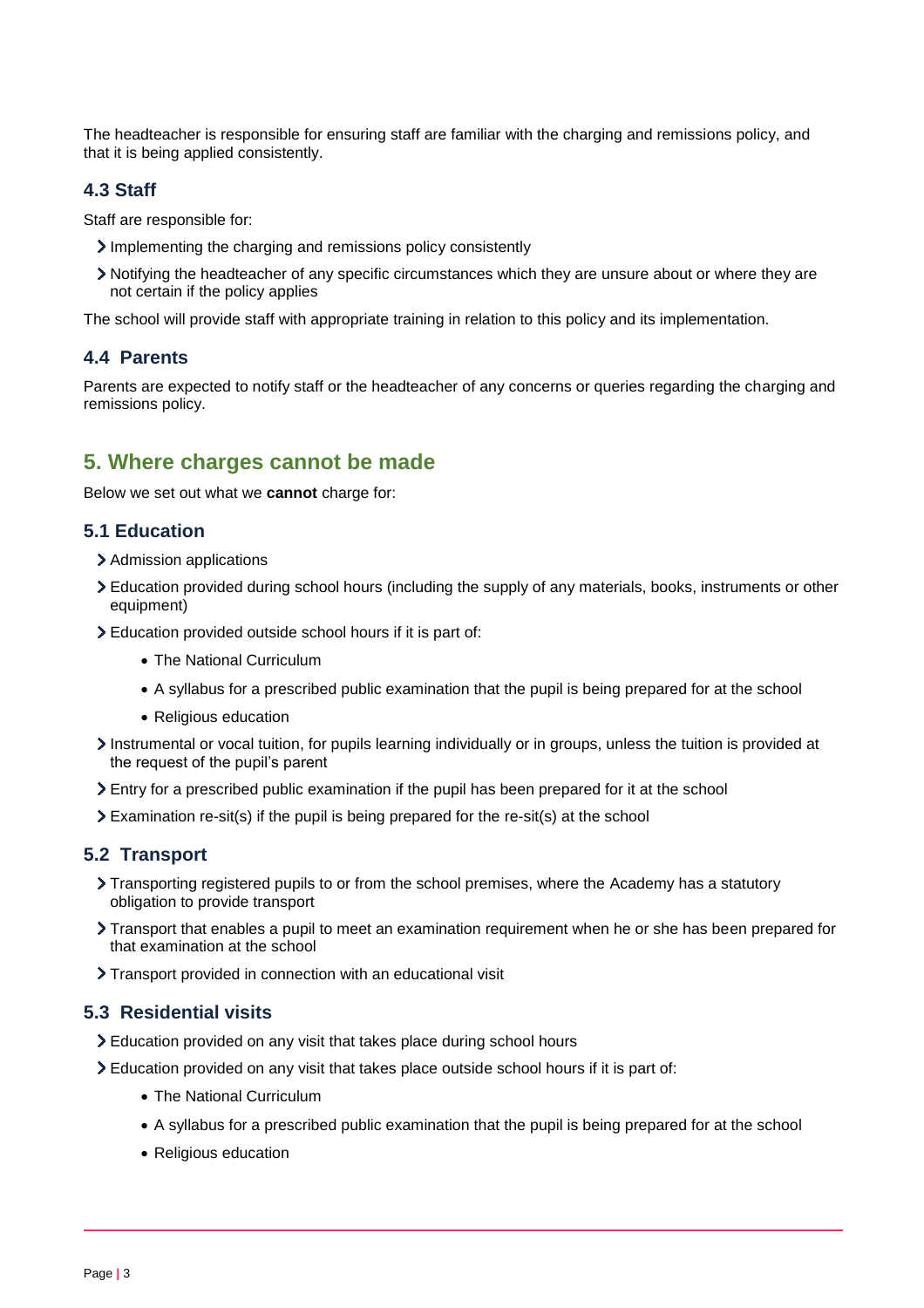Supply teachers, covering for teachers who are absent from school, accompanying pupils on a residential visit

## <span id="page-3-0"></span>**6. Where charges can be made**

Below we set out what we **can** charge for:

#### **6.1 Education**

- Any materials, books, instruments or equipment, where the child's parent wishes him or her to own them
- Optional extras (see section 6.2)
- Music and vocal tuition, in limited circumstances (see section 6.3)
- Certain early years provision
- Community facilities
- Examination re-sit(s) if the pupil is being prepared for the re-sit(s) at the school **and** the pupil fails, without good reason, to meet any examination requirement for a syllabus

#### **6.2 Optional extras**

We are able to charge for activities known as 'optional extras'. In these cases, schools can charge for providing materials, books, instruments or equipment. The following are optional extras:

Education provided outside of school time that is not part of:

- The National Curriculum
- A syllabus for a prescribed public examination that the pupil is being prepared for at the school
- Religious education
- Examination entry fee(s) if the registered pupil has not been prepared for the examination(s) at the school
- Transport (other than transport that is required to take the pupil to school or to other premises where the local authority or governing board has arranged for the pupil to be provided with education)
- > Board and lodging for a pupil on a residential visit
- Extended day services offered to pupils (such as breakfast clubs, after-school clubs, tea and supervised homework sessions)

When calculating the cost of optional extras, an amount may be included in relation to:

- Any materials, books, instruments or equipment provided in connection with the optional extra
- The cost of buildings and accommodation
- > Non-teaching staff
- Teaching staff engaged under contracts for services purely to provide an optional extra (including supply teachers engaged specifically to provide the optional extra)
- The cost, or an appropriate proportion of the costs, for teaching staff employed to provide tuition in playing a musical instrument, or vocal tuition, where the tuition is an optional extra

Any charge made in respect of individual pupils will not be greater than the actual cost of providing the optional extra activity, divided equally by the number of pupils participating.

Any charge will not include an element of subsidy for any other pupils who wish to take part in the activity but whose parents are unwilling or unable to pay the full charge.

In cases where a small proportion of the activity takes place during school hours, the charge cannot include the cost of alternative provision for those pupils who do not wish to participate.

Parental agreement is necessary for the provision of an optional extra which is to be charged for.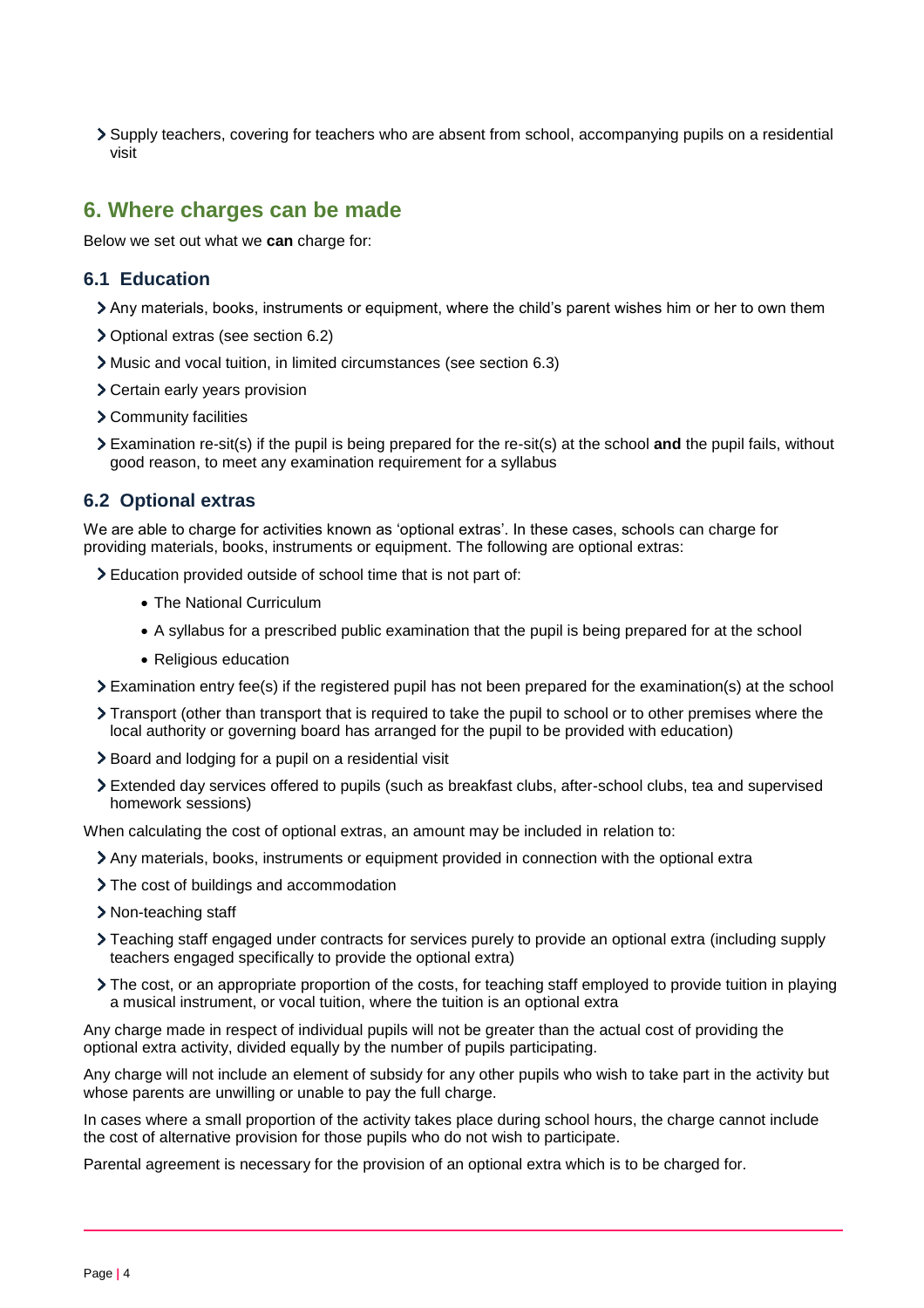#### **6.3 Music tuition**

Schools can charge for vocal or instrumental tuition provided either individually or to groups of pupils, provided that the tuition is provided at the request of the pupil's parent.

Charges may not exceed the cost of the provision, including the cost of the staff giving the tuition.

Charges cannot be made:

- If the teaching is an essential part of the National Curriculum
- If the teaching is provided under the first access to the Key Stage 2 instrumental and vocal tuition programme
- For a pupil who is looked after by a local authority

#### **6.4 Residential visits**

Schools can charge for board and lodging on residential visits, but the charge must not exceed the actual cost.

# <span id="page-4-0"></span>**7. Voluntary contributions**

As an exception to the requirements set out in section 5 of this policy, the school is able to ask for voluntary contributions from parents to fund activities which would not otherwise be possible.

Some activities for which the school may ask parents for voluntary contributions include: School trips, sporting events etc.

#### **There is no obligation for parents to make any contribution, and no child will be excluded from an activity if their parents are unwilling or unable to pay**.

If the school is unable to raise enough funds for an activity or visit then it will be cancelled.

# <span id="page-4-1"></span>**8. Activities we charge for**

The school will charge for the following activities:

- $\triangleright$  Before School club
- > After School club
- $\triangleright$  Additional nursery sessions
- $\triangleright$  Various clubs run after school
- $\triangleright$  School trips and visits

For regular activities, the charges for each activity will be determined by the governing body and reviewed annually. Parents will be informed of the charges for the coming year once these have been agreed.

### <span id="page-4-2"></span>**9. Remissions**

In some circumstances, the school may not charge for items or activities set out in sections 6 and 8 of this policy. This will be at the discretion of the governing body and will depend on the activity in question.

#### **9.1 Remissions for residential visits**

Parents who can prove they are in receipt of any of the following benefits will be exempt from paying the cost of board and lodging for residential visits:

- > Income Support
- > Income-based Jobseeker's Allowance